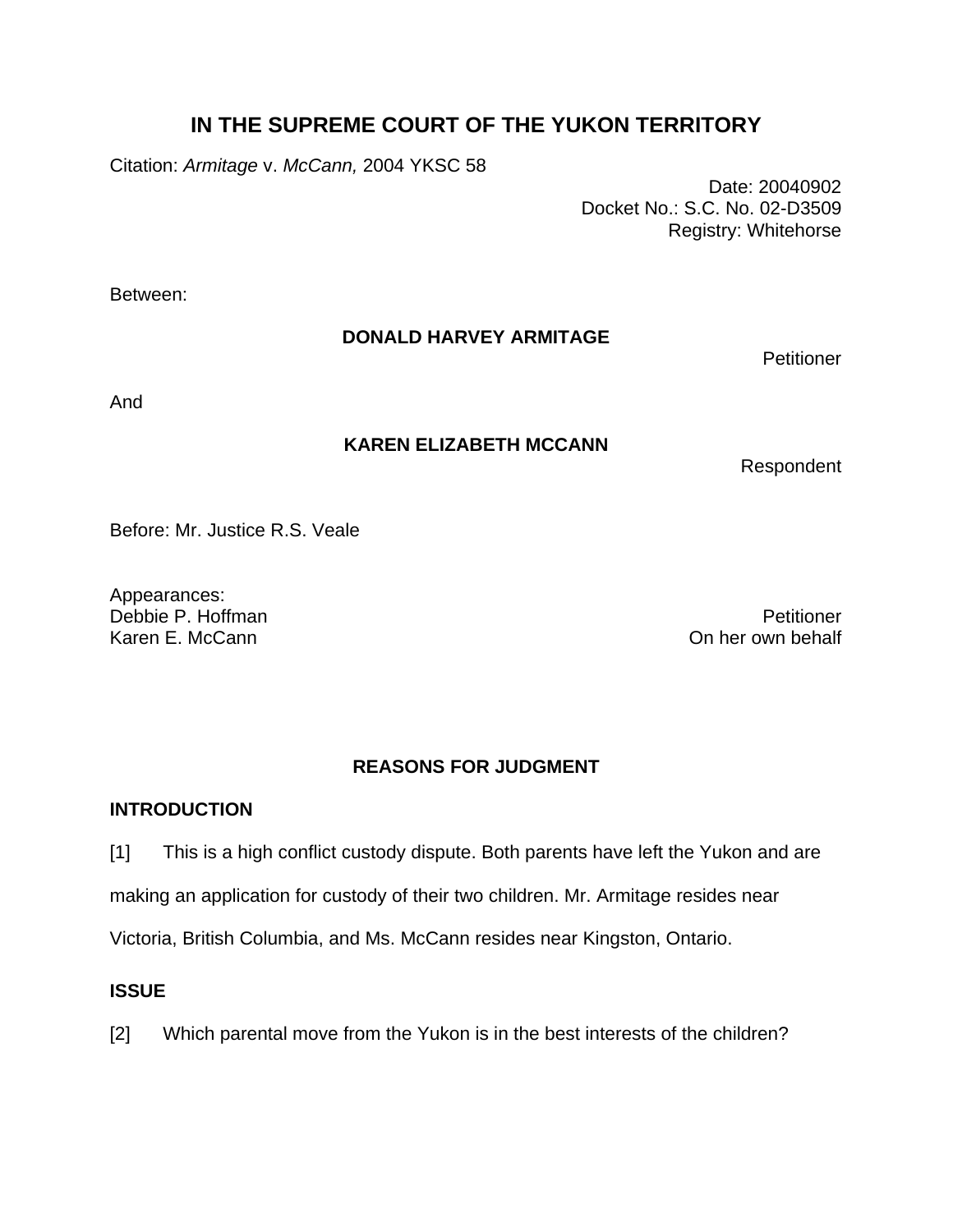### **BACKGROUND**

[3] There are three previous written judgments in this matter. In *Armitage* v. *McCann,*  2004 YKSC 01, I ordered interim joint custody of the children to the parents with alternating care and control to each parent for one week. As is the practice in this court, I am seized of this matter.

[4] The parties were married on July 3, 1993, in British Columbia, after they had resided together in Dawson City, Yukon Territory, since 1989. They returned to the Yukon in 1995 and began constructing a home outside Whitehorse.

[5] The eldest child was born in August 1990 and the youngest was born in November 1992.

[6] Their relationship was a volatile one with numerous separations based on financial stress and drugs and alcohol use, although I have found both parents to be loving and responsible parents. They separated in January 2002.

[7] Matters came to a head on November 28, 2002, the day Mr. Armitage filed his divorce petition. He got into a shoving match and assaulted Ms. McCann. He was charged with assault, entered a guilty plea and participated in the Domestic Violence Treatment Option Program. This program, in the Territorial Court, pursues treatment of the offender as an alternative to trial. When the treatment is successfully concluded, a stay of proceedings is entered. Mr. Armitage completed the Spousal Abuse program from May 5 to July 14, 2003. His treatment option report dated July 22, 2003 stated that he was at low risk to reoffend and was truly concerned about resolving his issues and creating a healthy future for himself.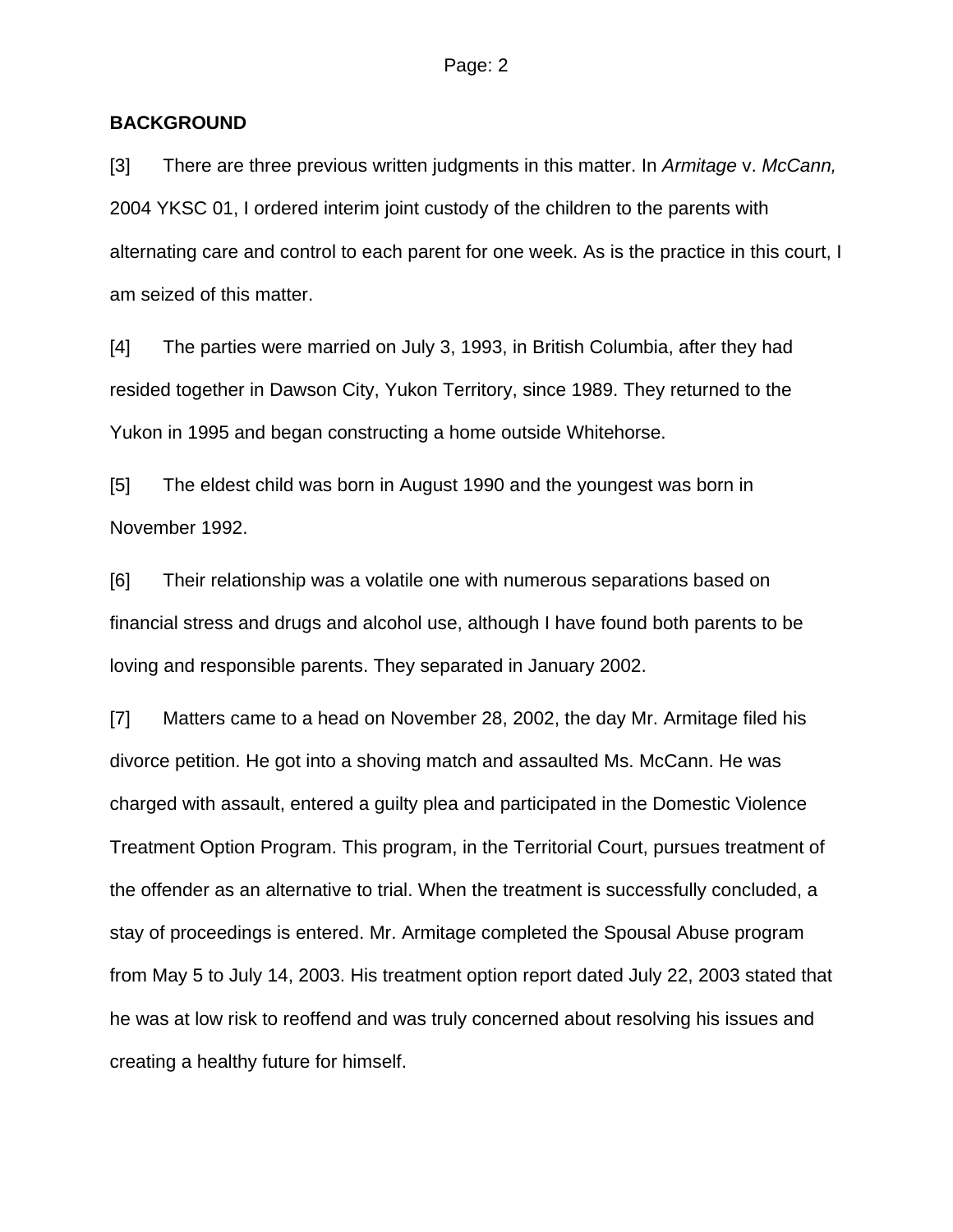[8] The initial custody application was heard on July 24, 2003. I had a great deal of concern for both Mr. Armitage's assaultive behaviour and for Ms. McCann's continued denial of access before and after the assault on November 28, 2002. The denial of access was not for protection of the children but arose from Ms. McCann's anger with Mr. Armitage. I did not make a joint custody order but rather a parallel parenting order that gave Ms. McCann care and control from Tuesday at 9:00 a.m. to Saturday at 5:00 p.m. and Mr. Armitage care and control from Saturday at 5:00 p.m. to Tuesday at 9:00 a.m. That allowed Mr. Armitage to complete the Spousal Assault Program and a further period to assess Ms. McCann's willingness to facilitate access to Mr. Armitage, which she had no objection to from a parental perspective.

[9] In the meantime, Mr. Armitage confronted his assaultive behaviour but Ms. McCann remained bitter and exceptionally combative with respect to Mr. Armitage and any additional time he requested with the children. It came to a head in October 2003. Although she always maintained that the children objected to additional access by Mr. Armitage, it was always Ms. McCann who opposed.

[10] Mr. Armitage applied for two additional days of care and control to allow him to take his children to a family reunion in British Columbia. The Child Advocate approved the trip, as the children had not raised any objection when she spoke with them previously. Ms. McCann objected on the grounds that the children were concerned about their schoolwork.

[11] For greater certainty, I asked the Child Advocate to meet again with the children to determine if they had any concerns about the proposed trip. Ms. McCann deliberately made arrangements to speak to the children before the Child Advocate could. The Child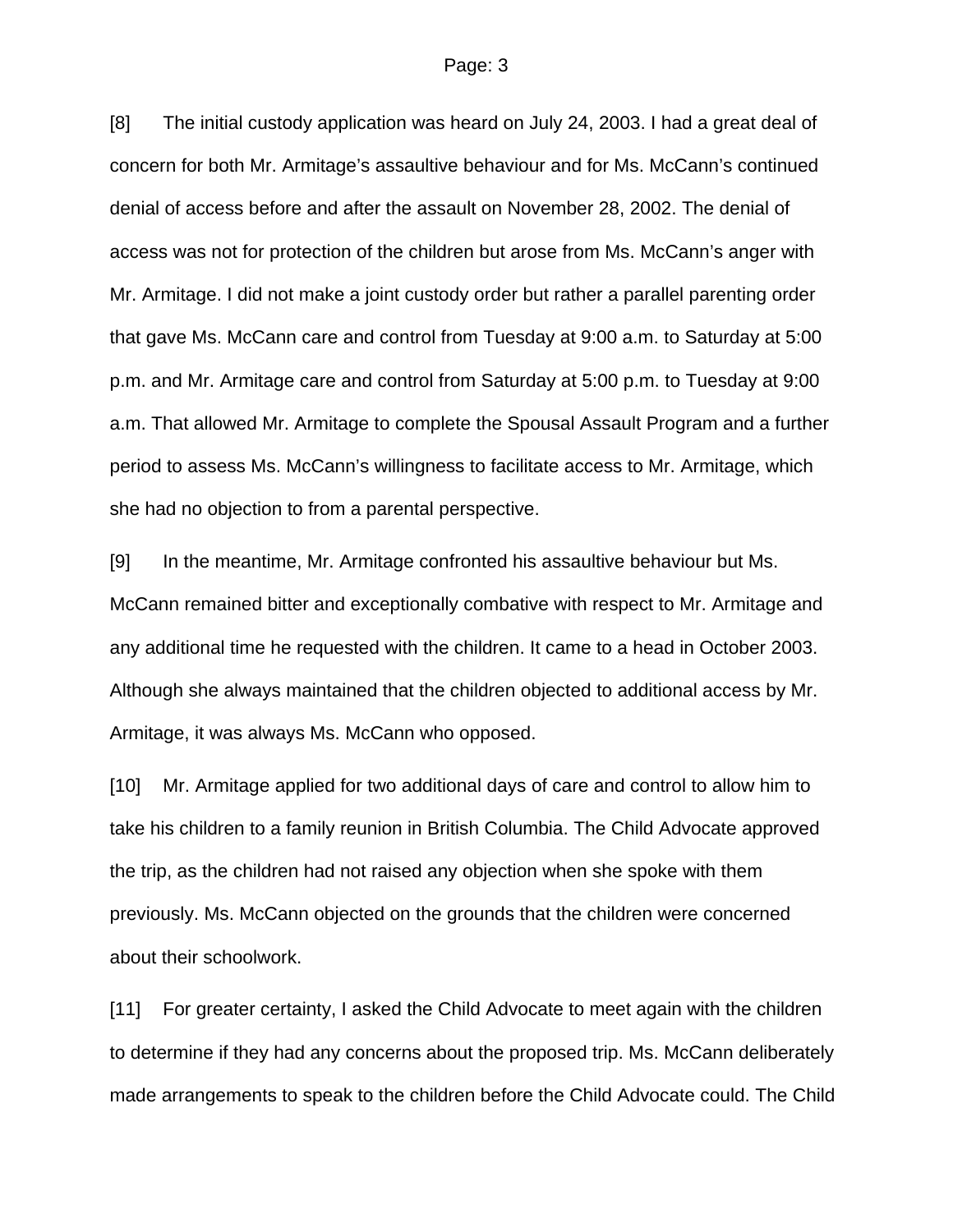#### Page: 4

Advocate reported that the children now expressed the view that they did not want to go on the trip because of their homework. At the time, I considered the conduct of Ms. McCann quite shocking. I ordered that Mr. Armitage could take the children to British Columbia to attend his family reunion.

[12] Ms. McCann's conduct went from shocking to contemptuous. She violated this Court's order by taking the children out of school on the day Mr. Armitage was to pick them up and on the following day took them to a child care worker to advise that they did not want to go to British Columbia. As a result, Mr. Armitage and the children were unable to make the trip. The Child Advocate resigned because the children were reluctant to see her and when they did, she felt she was only hearing what Ms. McCann told them to say. The children now have no advocate to represent their interests. This is the result of the conduct of Ms. McCann.

[13] As I was satisfied that spousal violence was not a factor in terms of Mr. Armitage's relationship and parenting ability with the children, I ordered interim joint custody with each parent having care and control of the children in alternate weeks.

### **RECENT EVENTS**

[14] Mr. Armitage exercised his summer access with the children in British Columbia for the month of July. Ms. McCann's access to the children is from August 5 to September 13, 2004. Ms. McCann has travelled to Ontario with the children to be with her extended family near Kingston, Ontario. Both parents have made plans to leave the Yukon.

[15] Mr. Armitage filed his application to vary custody on August 19, 2004. I had previously ordered both parents to file their applications, if they intended to leave the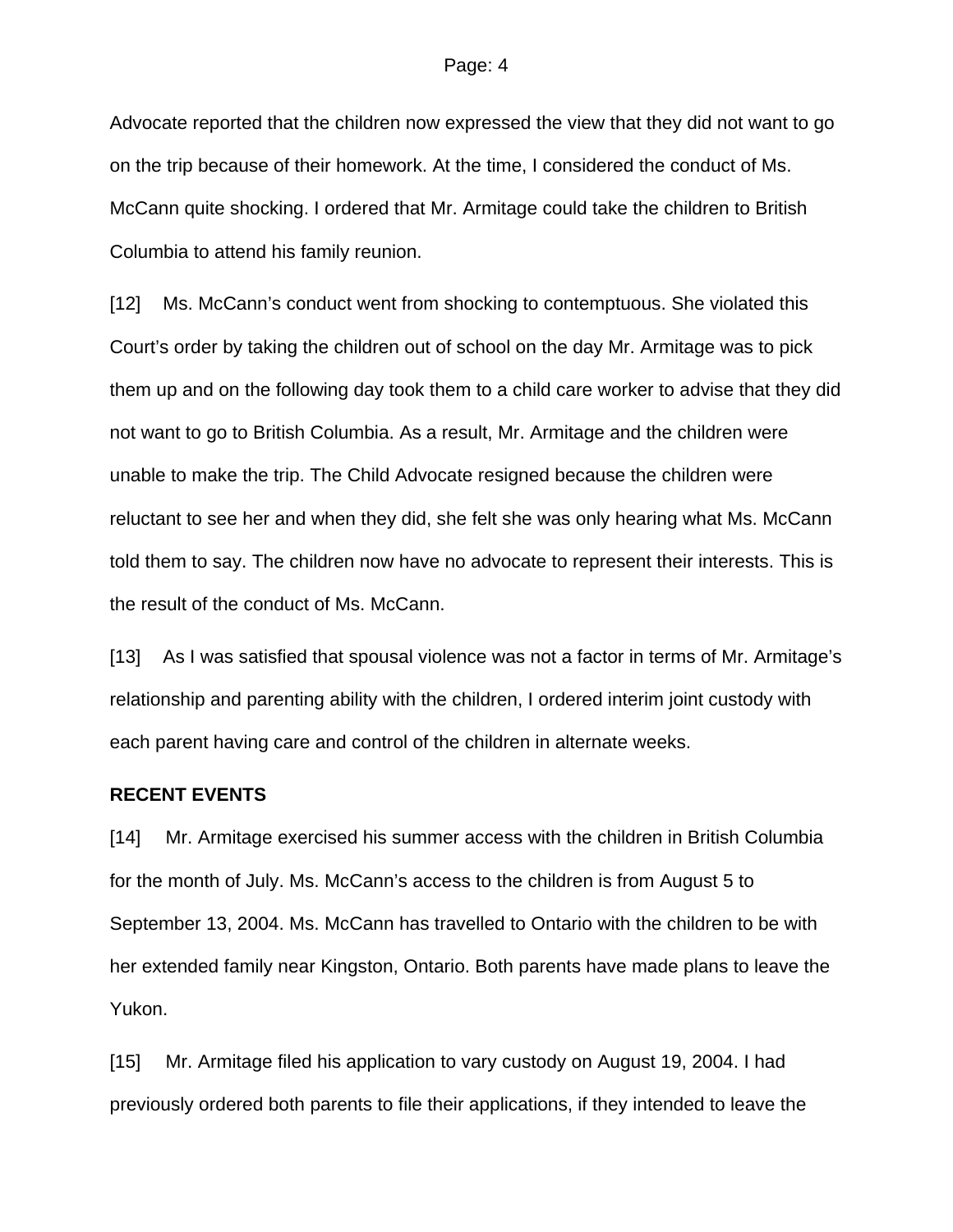#### Page: 5

Yukon, no later than August 20, 2004, in order that submissions could be heard on August 27, 2004. Ms. McCann did not file her material but advised the court on August 27, 2004 that she intended to remain in Ontario. She was granted an adjournment to file her material on August 30, 2004, for a hearing date of August 31, 2004. Mr. Armitage filed a reply affidavit on August 31, 2004. Ms. McCann claimed she did not receive it, although counsel for Mr. Armitage indicated that it was e-mailed and faxed to Ontario at the address and number provided by Ms. McCann. I have not relied upon Mr. Armitage's recent affidavit except for the update on his housing and school plans for the children. In other words, I have not relied upon Mr. Armitage responses to Ms. McCann's affidavit of August 30. 2004.

### **MR. ARMITAGE'S PLANS**

[16] Mr. Armitage has moved to Mill Bay, a small community some forty minutes by car north of Victoria, on Vancouver Island. He has obtained employment at Brentwood College School, a private school that has day and residential students. He proposes to enrol the older boy, who is in grade 9, at Brentwood as it has a strong artistic program in addition to academic and athletic programs. This is significant as both parents have a strong arts background and have always been employed in the arts field.

[17] He wishes to enrol his younger son, who is in grade 7, at a middle school in Mill Bay. It is located fifteen minutes from the home that Mr. Armitage has rented. The younger son could also attend Brentwood College when he is older.

[18] Mr. Armitage has his parents and extended family in British Columbia and the children have a relationship with them from past visits.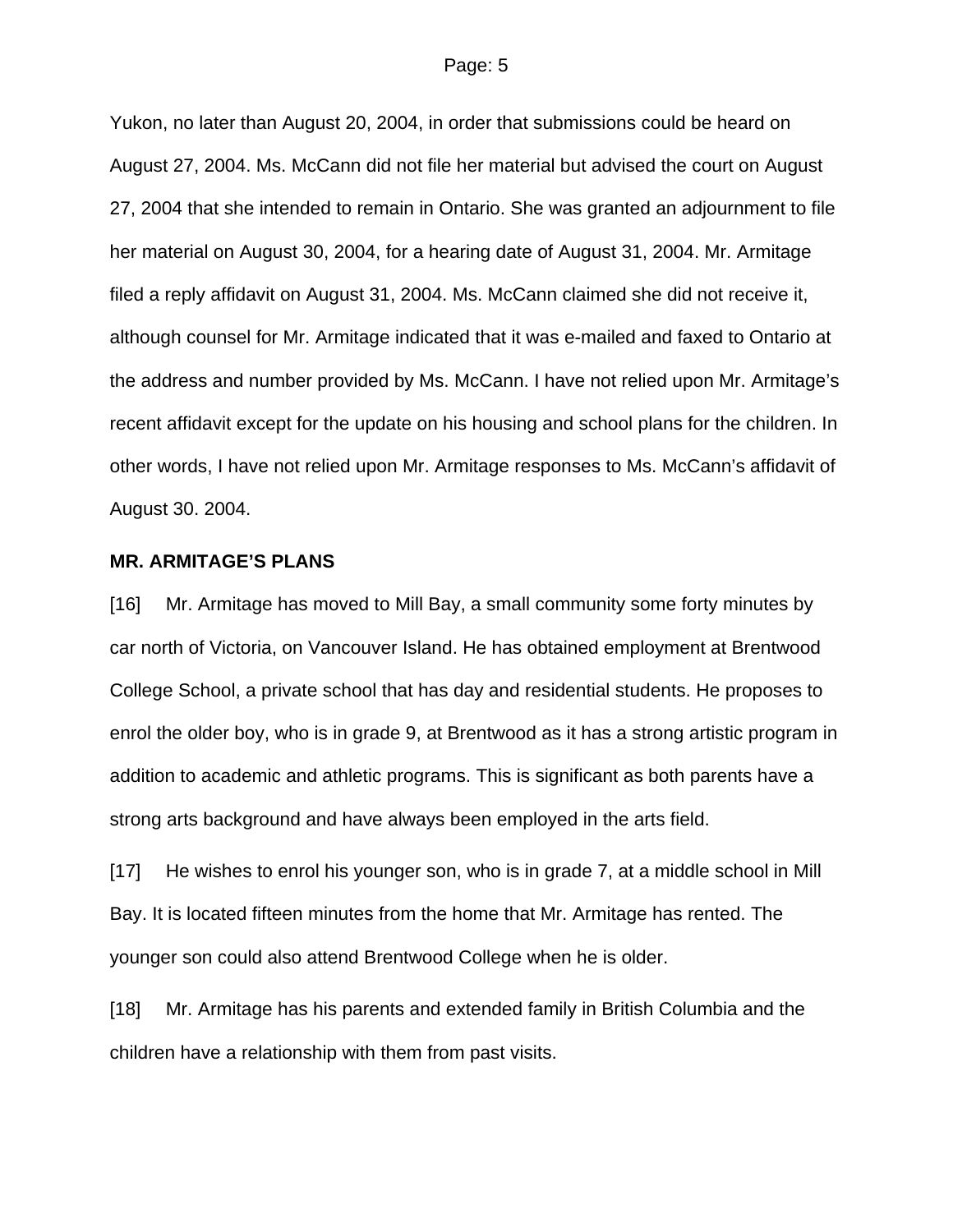[19] Mr. Armitage has grown closer to his children during the past seven months when he has had them on a 50 – 50 basis. The children's relationship with his partner has also improved, especially during the month of July when they were on holidays in British Columbia. He noted that the older son's complexion problem cleared up although it broke out again the day before returning to Whitehorse to his mother's care and control. He stated that his younger son said he was going to Kingston "to look after his Mom", a stressful role for a young boy.

### **MS. MCCANN'S PLAN**

[20] Ms. McCann, who has very capably represented herself in recent applications, is moving to a rural area, 25 kilometres from Kingston, Ontario. She has no job or plans to further her education at the moment but will obtain work in the arts field once the boys are settled. She left the Yukon because she had no reasonable prospects of employment or further education in her field.

[21] She is presently living with her parents near Kingston and she has extended family in or near the Kingston area. She has made arrangements to lease a home near Kingston. Her younger son would attend a small rural elementary school, a 12-kilometre bus ride from their new home. He has a cousin in the same grade who would attend on the same bus.

[22] She will enrol her older son at a high school in Kingston, which another cousin also attends. Her son will attend by bus along with his cousin.

[23] Apparently, both schools will allow the children to continue French Immersion.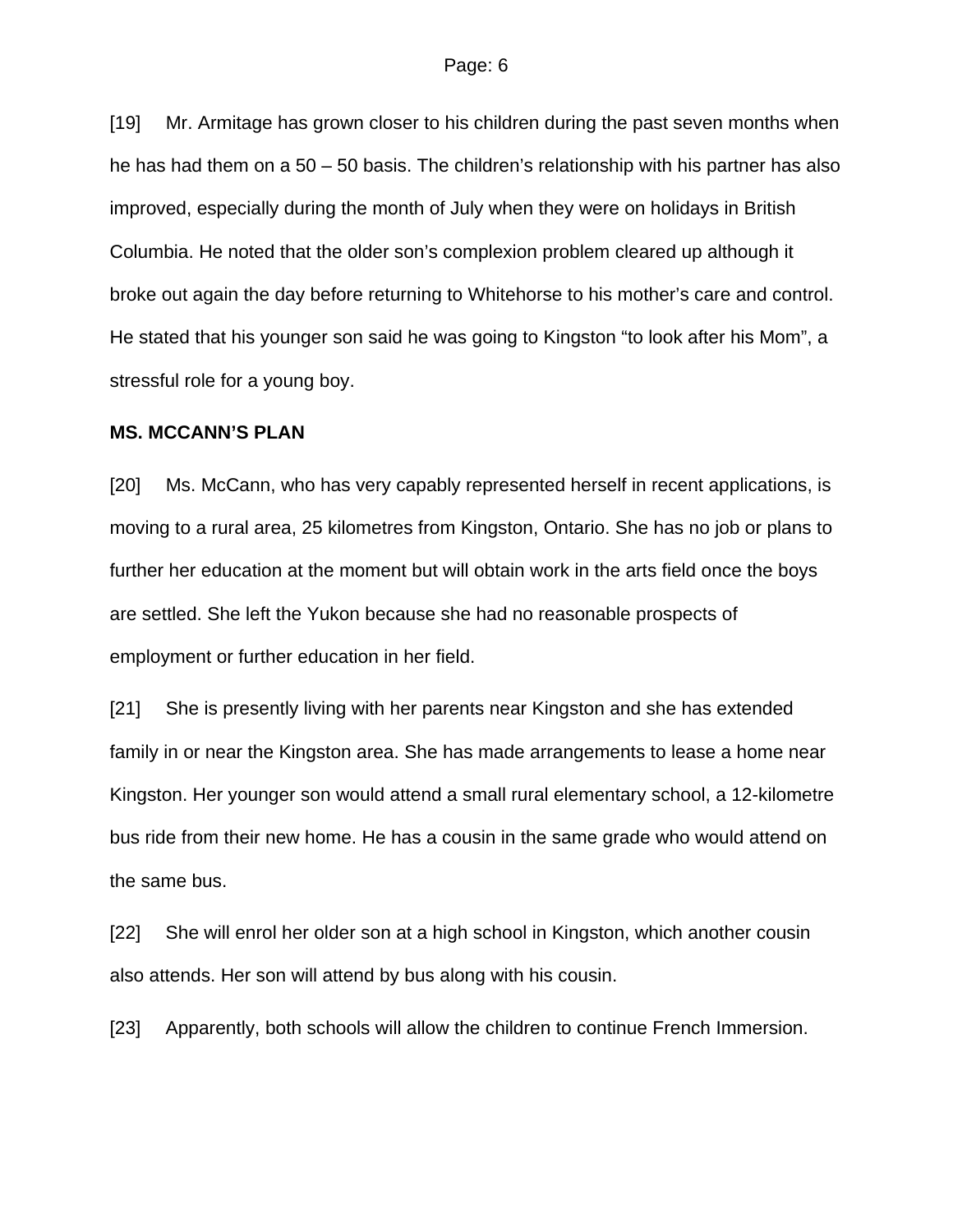[24] As both parents have moved from the Yukon, the threshold material change in circumstances has been met.

### **DECISION**

[25] Counsel for Mr. Armitage and Ms. McCann made submissions based upon the law as established in *Gordon* v. *Goertz*, [1996] 2 S.C.R. 27. That case states that once the threshold is met, the court must embark on a fresh inquiry into what is in the best interests of the children. The inquiry is based upon the findings of the previous order and the evidence of new circumstances. In particular *Gordon* v. *Goertz*, para. 49, directs the court to consider:

- a) the existing custody arrangement and relationship between the child and the custodial parent;
- b) the existing access arrangement and the relationship between the child and the access parent;
- c) the desirability of maximizing contact between the child and both parents;
- d) the views of the child;
- e) the custodial parent's reason for moving, only in the exceptional case where it is relevant to that parent's ability to meet the needs of the child;
- f) disruption to the child of a change in custody;
- g) disruption to the child consequent on removal from family, schools, and the community he or she has come to know.

As to paragraph (g), both parents have moved from the Yukon. Some disruption will occur either way as it is not an option for the children to remain in the Yukon.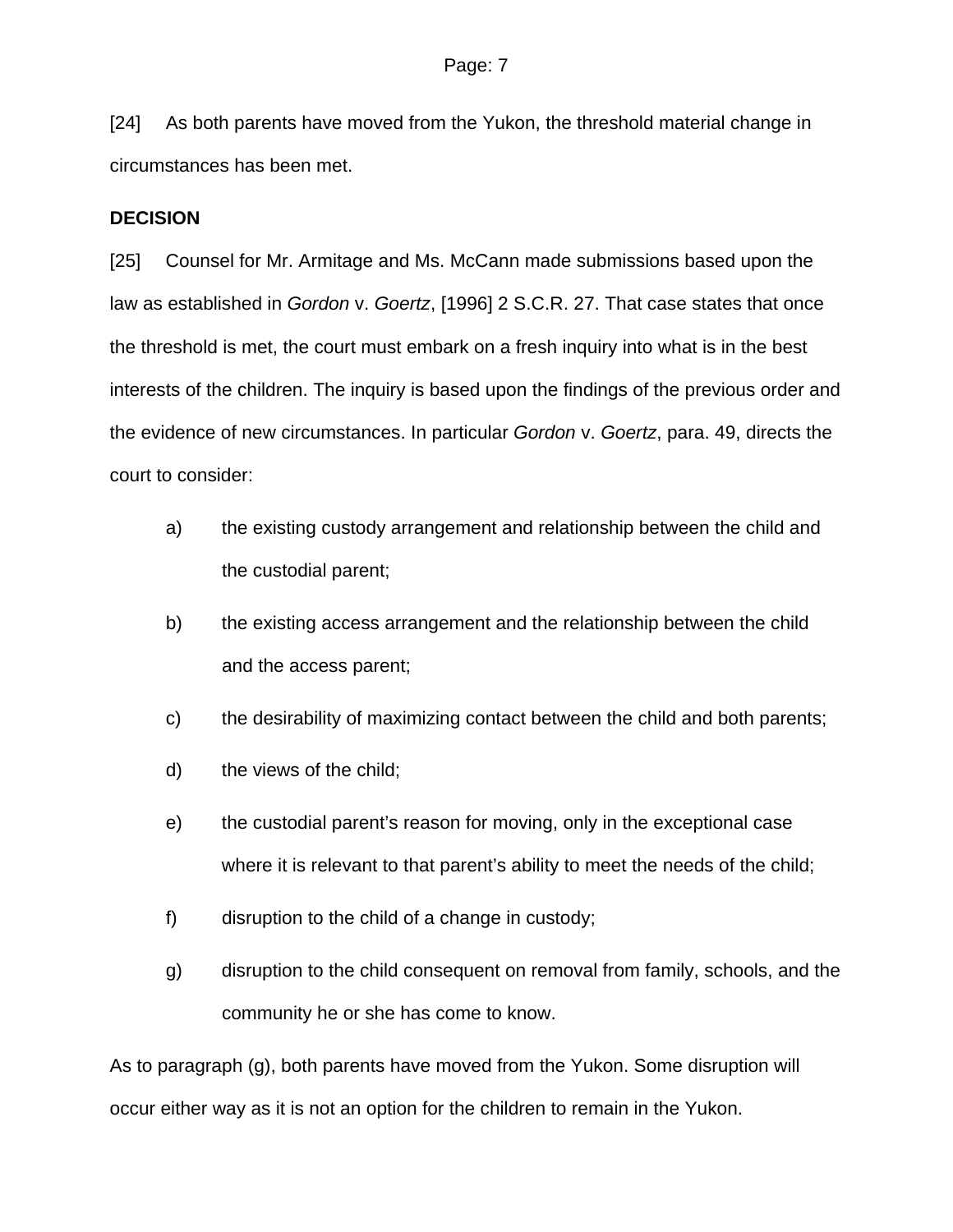[26] The existing custody arrangement was based on caring for the children on a  $50 -$ 50 basis alternating each week. In my view, this was a better arrangement than the previous order where the children spent a larger amount of time with Ms. McCann. Neither parent has ever challenged the fact that the children love both their parents although Mr. Armitage has advocated for a 50 – 50 sharing while Ms. McCann has sought custody with access to Mr. Armitage.

[27] There is no doubt that the children have an equally strong bond with each of their parents, particularly as the conflict between their parents has subsided somewhat. I say somewhat because the parents still spend a lot a time arguing about matrimonial property and debt issues, largely by e-mail. I also find that the bond of the children to Mr. Armitage would not be as strong if left to the wishes of Ms. McCann. Before the court became involved and after, Ms. McCann sought to limit Mr. Armitage's time with his children, always professing to be promoting the wishes of the children.

[28] However, it was Ms. McCann who shamelessly influenced the children to take her negative view of Mr. Armitage's applications for more time with his children. I have found that she not only attempted to influence the children but she actively undermined the Child Advocate who ultimately resigned because she was not able to obtain the independent views of the children. The result is that these intelligent and thoughtful boys will not able to express their views on the very different proposals for their future. While Ms. McCann submitted that I should meet with the boys, I am not convinced that I would hear their independent views in the circumstances.

[29] Each parent has a reasonable plan for the children. However, I find that Mr. Armitage's has a little more permanence in that he has a job and came forward with his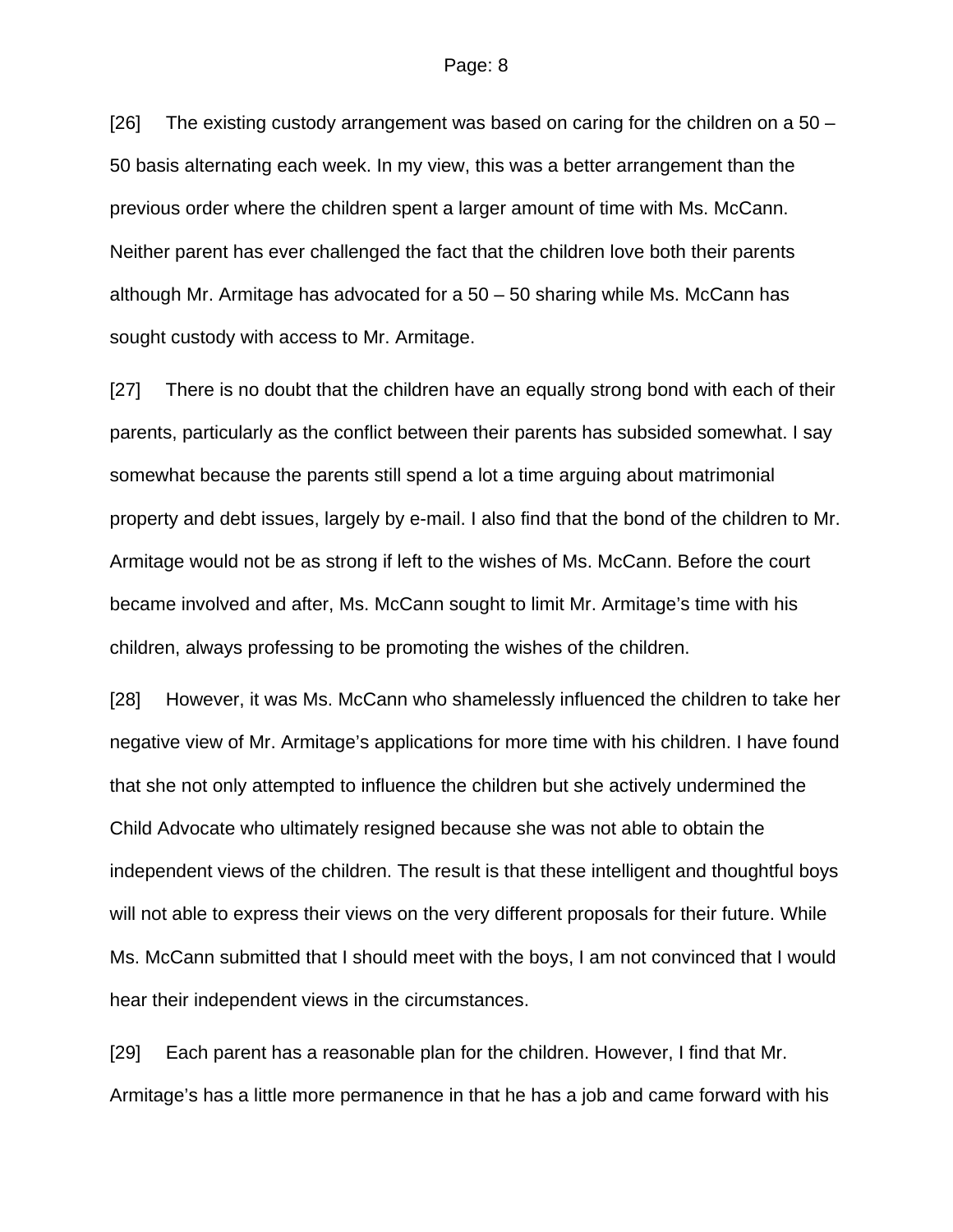plan as early as late July while Ms. McCann's plans were not made known until the end of August, although she clearly made up her mind to leave the Yukon at a much earlier date. I do not find fault with either parents' desire to move, given their toxic relationship. But Mr. Armitage has definitely made a firmer and more stable plan for the financial support and education of the children.

[30] Both parents say they desire maximum contact for the children with the other parent. There is no doubt that the children love both parents and want to spend time with each. However, I am convinced that Mr. Armitage will deliver on this promise more than Ms. McCann. Ms. McCann has shown no flexibility in accommodating additional time for the children with Mr. Armitage even where it was a matter of two additional days of access to attend Mr. Armitage's family reunion.

[31] I conclude that it is in the best interests of these two boys to be in the joint interim custody of both parents with their primary residence being with Mr. Armitage in British Columbia. Thus, Mr. Armitage will have the care and control of the boys except for the following time when Ms. McCann will have care and control, if exercised:

- 1. Thanksgiving weekend and Spring Break.
- 2. Ten days each Christmas holiday, alternating Christmas day each year, starting with Christmas 2004 with Ms. McCann. It may be necessary for the boys to miss some school to accommodate the ten days for Ms. McCann when the boys have Christmas day with Mr. Armitage.
- 3. Five consecutive weeks each summer commencing the week after school finishes.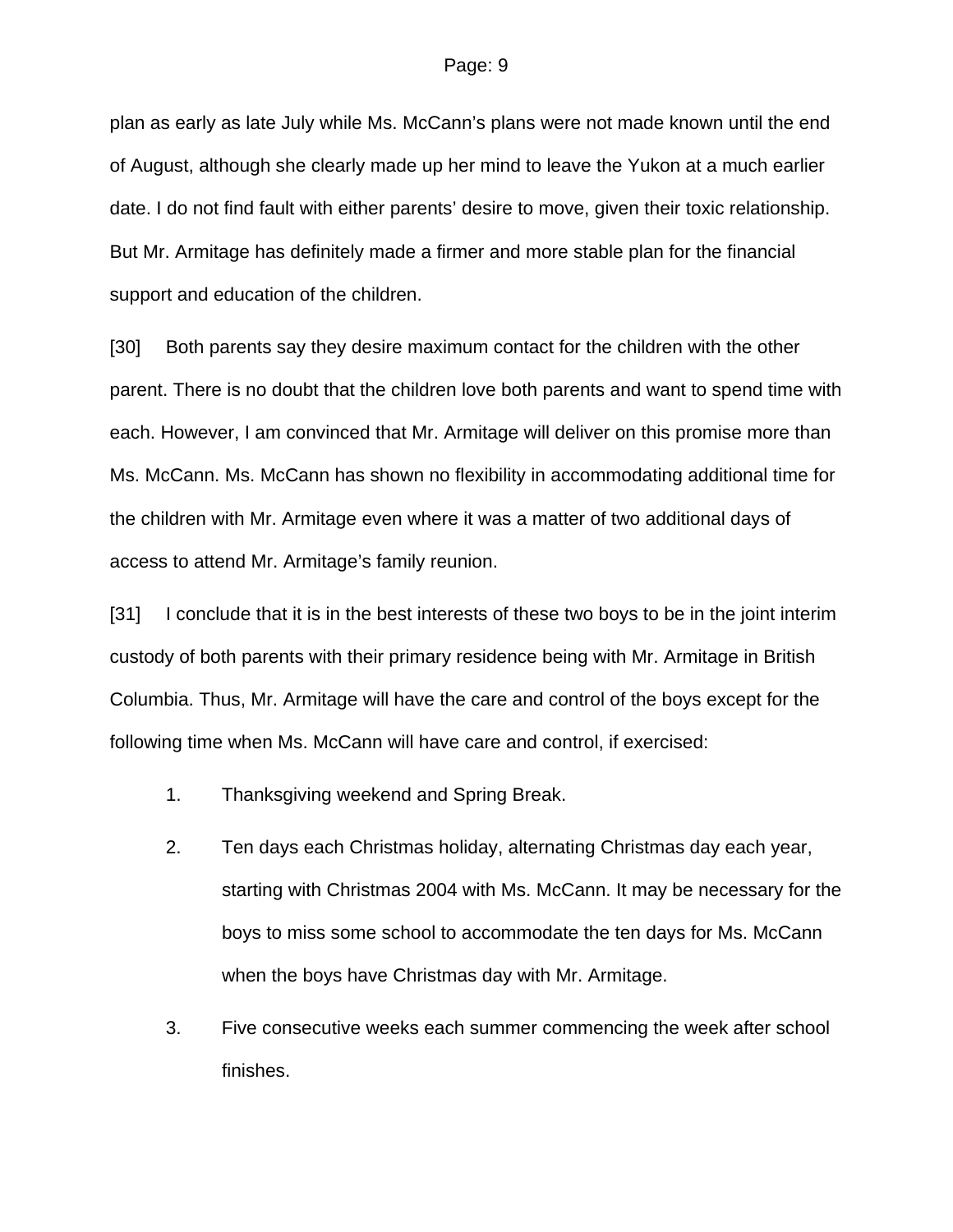- 4. At any time Ms. McCann and the boys will be in the same province or territory and Ms. McCann gives 48 hours notice to Mr. Armitage, such care and control not to exceed one week, except by agreement.
- 5. As no child support will be paid by Ms. McCann in the near future, she will bear the costs of exercising access. This may be revisited if Ms. McCann begins to pay child support.

[32] As this court has ordered that the children should remain with Ms. McCann until September 13, 2004, I now order that she return the boys to Mr. Armitage in Victoria on September 13, 2004 rather than the Yukon as previously ordered.

[33] There shall be a new order filed replacing the order of January 5, 2004, with the following terms in addition to those set out above:

- 1. Communication between Ms. McCann and Mr. Armitage will be by e-mail, will address only issues related to the children and will be stated in language that is respectful of the dignity of the party being communicated with.
- 2. The children shall participate in such extra-curricular activities as Mr. Armitage and Ms. McCann may agree, and the cost of such activities shall be paid by Mr. Armitage. If there is no agreement with respect to the extracurricular activities, then each parent will support the children separately to participate in those extra-curricular activities pursued when the children are in the care and control of that parent.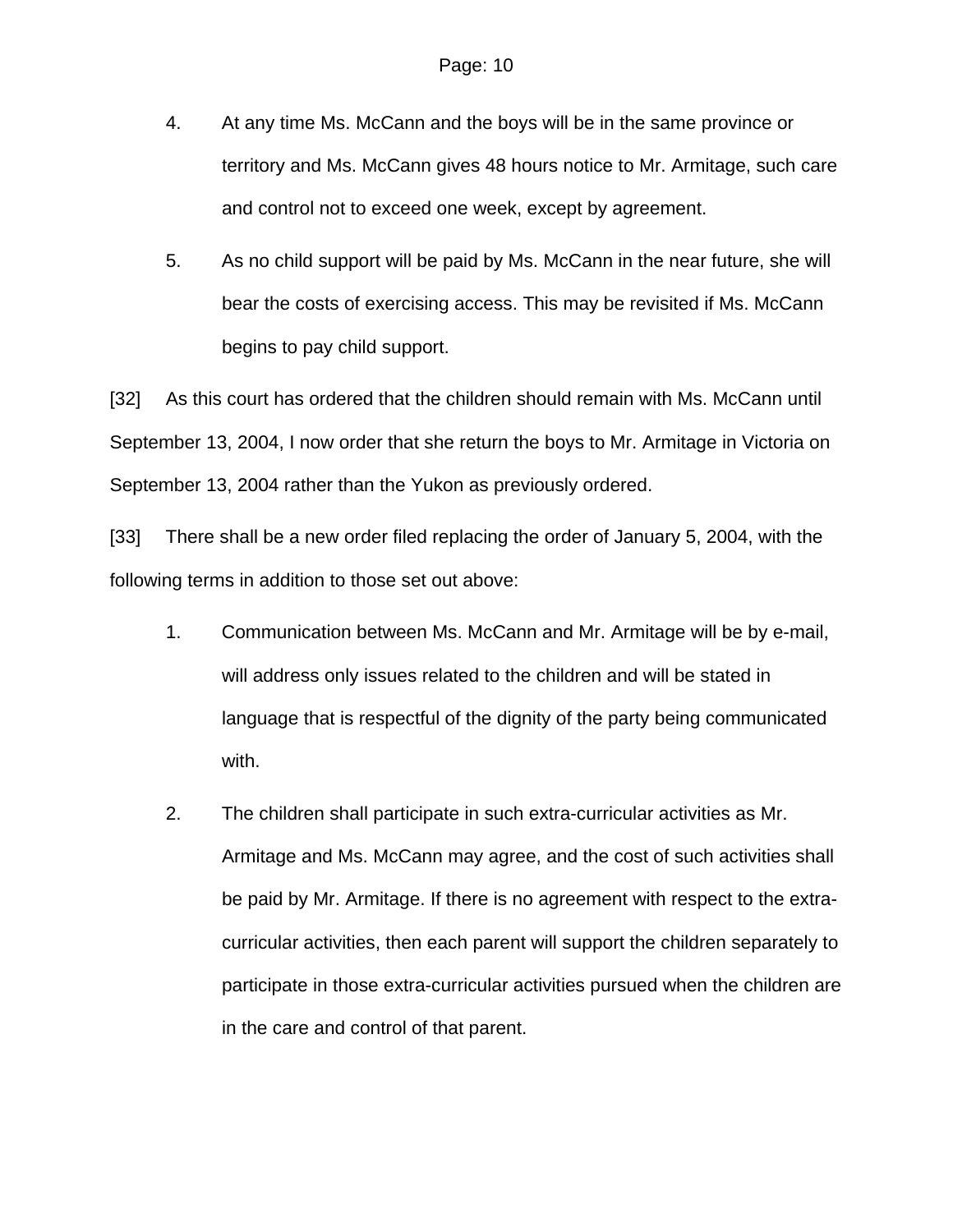- 3. Ms. McCann shall have telephone access to the children on Tuesday and Friday nights at 7:00 p.m. for thirty (30) minutes when the children are in the care and control of Mr. Armitage; and Mr. Armitage shall have telephone access to the children on Tuesday and Friday nights at 7:00 p.m. for thirty (30) minutes when the children are in the care and control of Ms. McCann.
- 4. Neither Mr. Armitage nor Ms. McCann shall consume alcohol or drugs while the children are in his or her care and control.
- 5. The parent who has the care and control of the children shall have the obligation to advise the other parent of any significant events that take place with respect to the children. Telephone communication may be used by either party in the case of an emergency.
- 6. Each parent shall have the obligation to discuss significant decisions concerning the health (except in emergencies), education, religious instruction and general welfare of the children with the other parent. If the parents cannot reach an agreement, either party may apply to this Court for a further Order.
- 7. Each parent shall have the right to obtain information concerning the children directly from third parties including teachers, counsellors, medical professionals and third party caregivers.
- 8. The Royal Canadian Mounted Police, or any other peace officer having jurisdiction, may take such reasonable steps as they deem necessary to